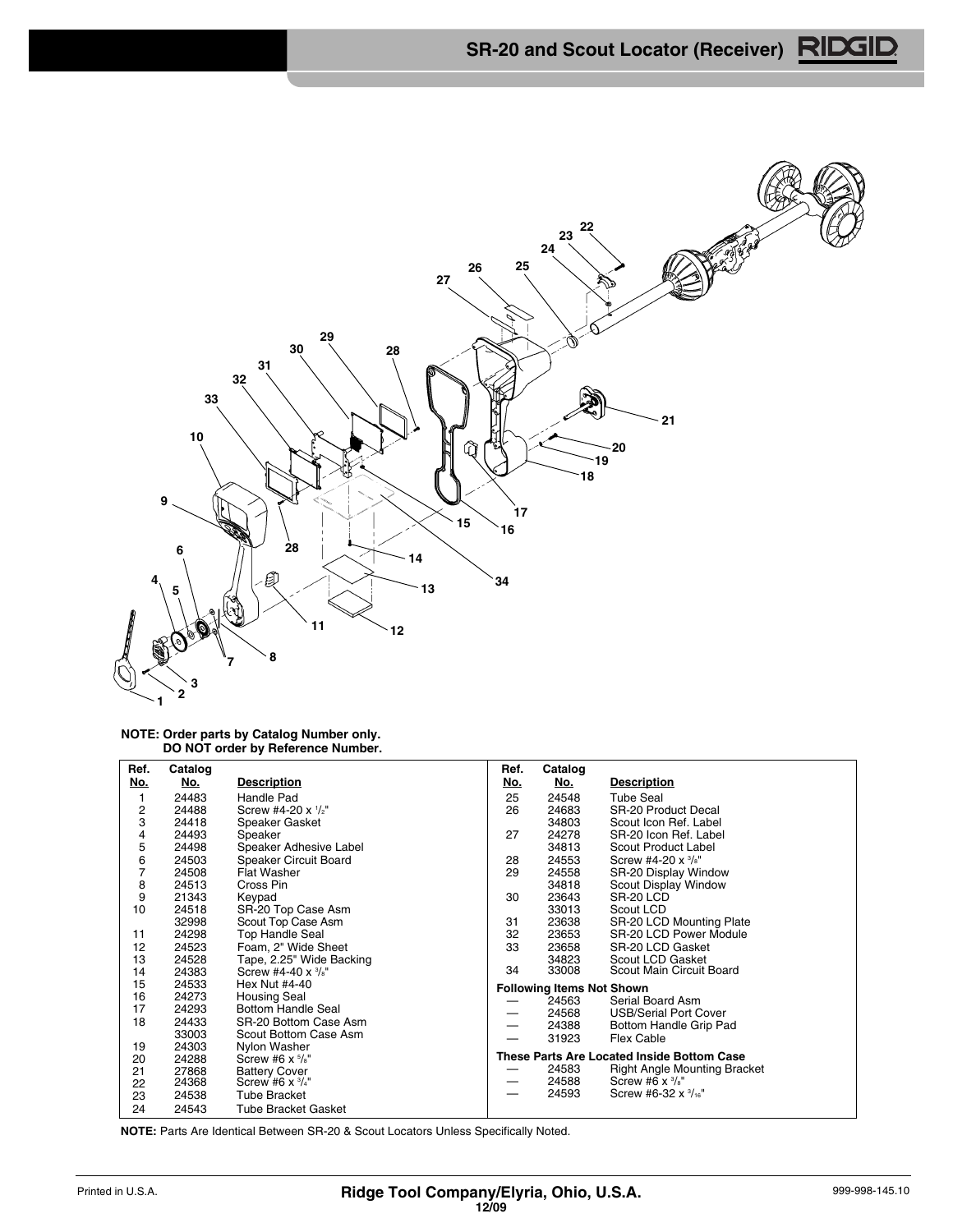

|  | NOTE: Order parts by Catalog Number only. |  |  |  |
|--|-------------------------------------------|--|--|--|
|  | DO NOT order by Reference Number.         |  |  |  |

| Ref.           | Catalog |                                   |
|----------------|---------|-----------------------------------|
| No.            | No.     | <u>Description</u>                |
| 1              | 24413   | Screw #6 $\times$ $1/2$ "         |
| 2              | 24328   | <b>Top Antenna Shell</b>          |
| 3              | 24358   | O-Rina                            |
| 4              | 24318   | Antenna Pin Ring                  |
| 5              | 24373   | Pin                               |
| 6              | 24313   | Antenna Ball Label                |
| $\overline{7}$ | 24363   | Double Sided Tape Roll            |
| 8              | 24378   | Top Tube                          |
| 9              | 24408   | $Screw$ #8 $x$ 1"                 |
| 10             | 24403   | Screw #8 $\times$ $\frac{1}{2}$ " |
| 11             | 23663   | Outer Pivot Asm                   |
| 12             | 23593   | Pivot Latch                       |
| 13             | 23603   | <b>Latch Spring</b>               |
| 14             | 23598   | Wire Reel                         |
| 15             | 23588   | Center Pivot                      |
| 16             | 23628   | Rear Pivot Cover                  |
| 17             | 23613   | Seal                              |

**NOTE:** Parts Are Identical Between SR-20 & Scout Locators Unless Specifically Noted.